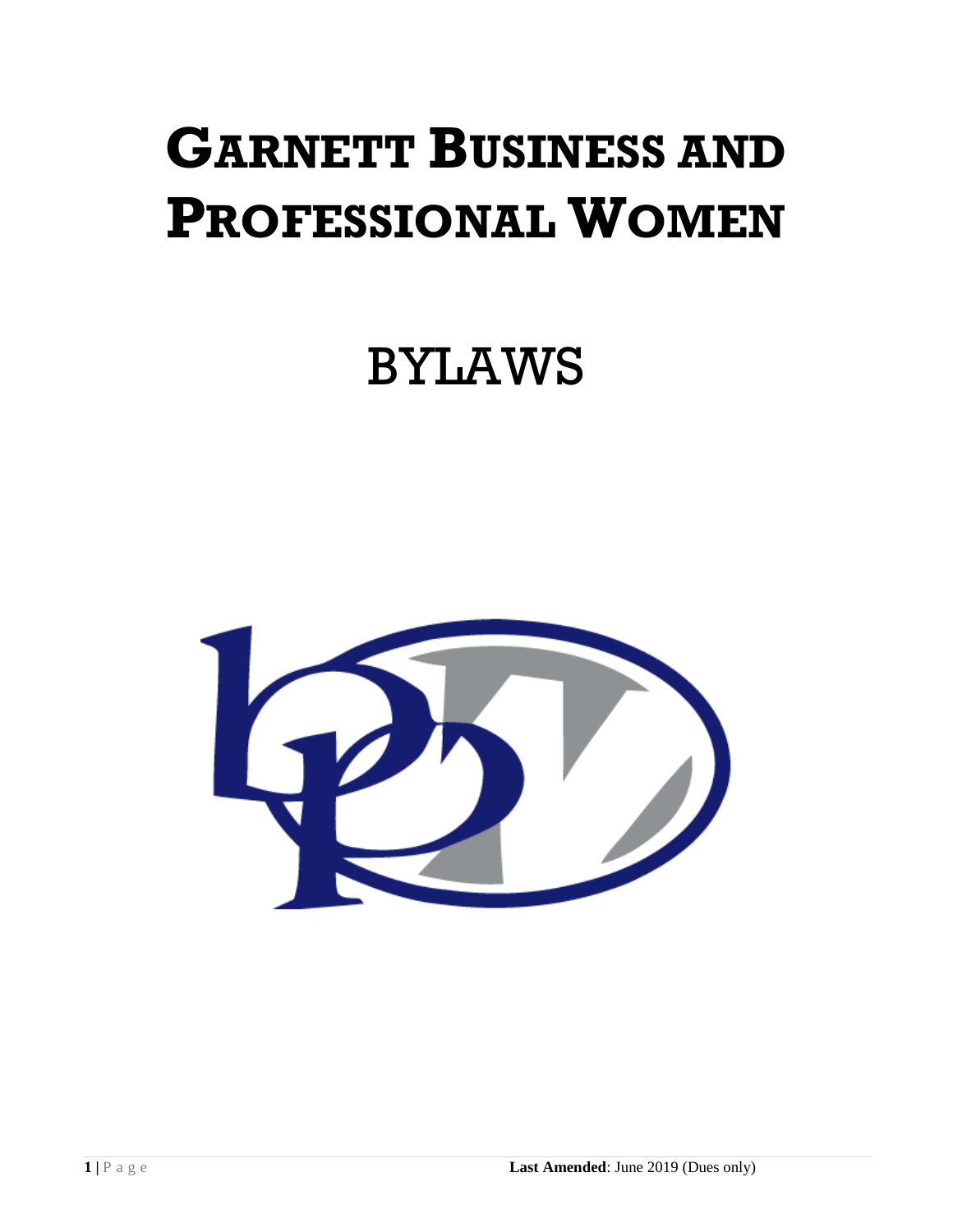| <b>ARTICLE I</b>     |  |
|----------------------|--|
| <b>ARTICLE II</b>    |  |
| <b>ARTICLE III</b>   |  |
| <b>ARTICLE IV</b>    |  |
| <b>ARTICLE V</b>     |  |
| <b>ARTICLE VI</b>    |  |
| <b>ARTICLF VII</b>   |  |
| <b>ARTICLE VIII</b>  |  |
| <b>ARTICLE X</b>     |  |
| <b>ARTICLE XI</b>    |  |
| <b>ARTICLE XII</b>   |  |
| <b>ARTICLE XIII</b>  |  |
| <b>ARTICLE XIV</b>   |  |
| <b>ARTICLE XV</b>    |  |
| <b>ARTICLE XVI</b>   |  |
| <b>ARTICLE XVII</b>  |  |
| <b>ARTICLE XVIII</b> |  |
| <b>APPENDIX</b>      |  |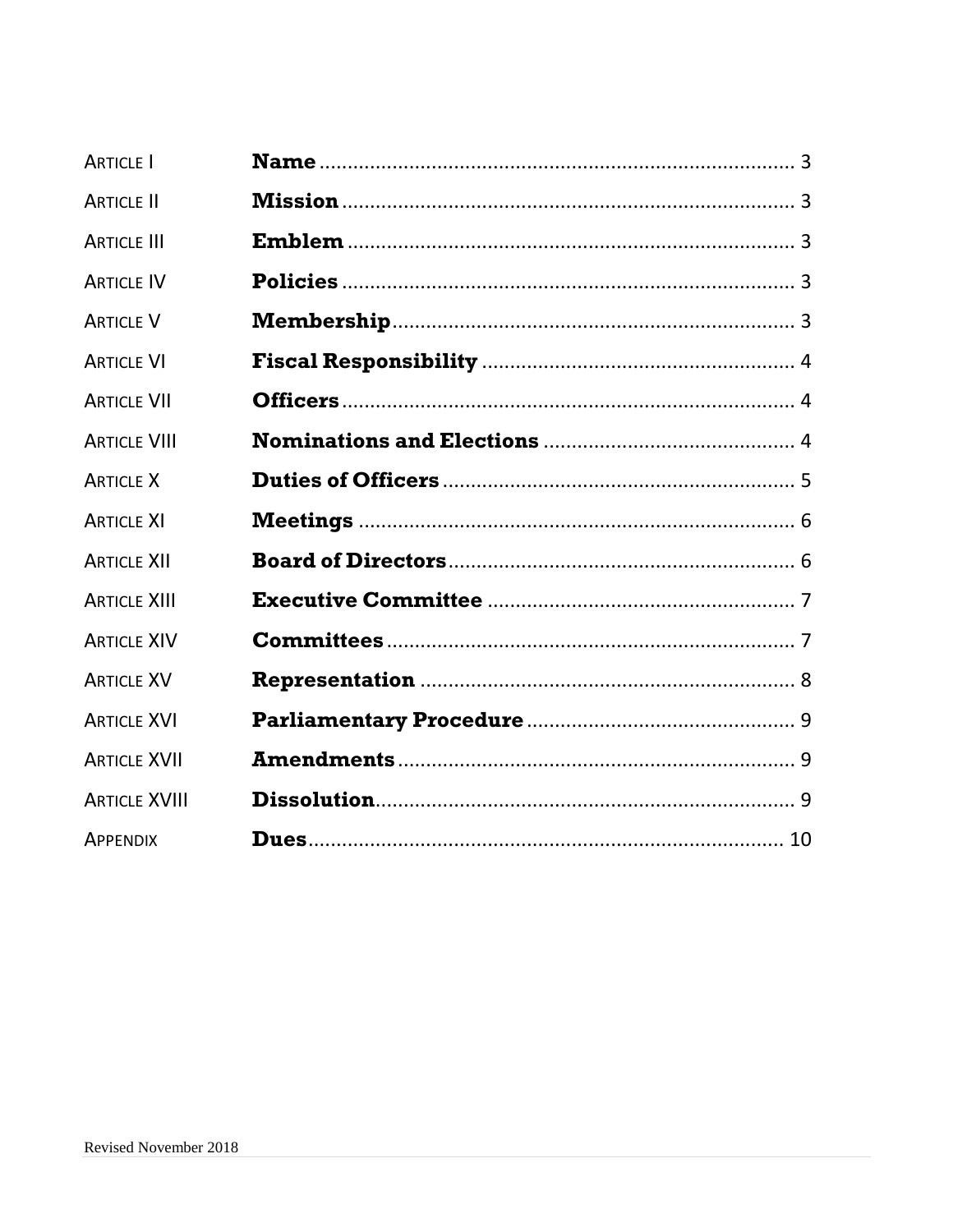#### ARTICLE I **Name**

The name of this local organization shall be the Garnett Business and Professional Women's Club of Garnett, Kansas and affiliated with Kansas Business and Professional Women's Clubs, Inc.

ARTICLE II **Mission** The mission of this local organization shall be to achieve equity for all women in the workplace through advocacy, education and information.

ARTICLE III **Emblem**

The emblem shall be in the form of a circle in which the symbols of the Nike, Scroll, Torch, Wand, and Ship of Commerce are imposed above the initials NFBPWC.

ARTICLE IV **Policies**

Section 1. This local organization shall be nonsectarian, nonpartisan, and nonprofit.

Section 2. The policies and procedures of the state federation as applicable shall in every case also be the mission, objectives and policies and procedures of this local organization.

| <b>ARTICLE V</b> | Membership |
|------------------|------------|
|                  |            |

Section 1. Membership shall be held by individuals who support the mission and objectives of BPW/Kansas. Membership categories shall be:

- (a) Active
	- (1) Individuals who pay mandatory dues as stated in the appendix.
- (b) Student
	- (1) Individuals enrolled in a high school, a degree seeking or certificate program at a college, university, or any other accredited higher educational institution, dues as stated in the appendix.
- (c) Youth Affiliate
	- (1) Individuals who are age 10 through Middle/Junior High school age. Dues for youth are as specified in the appendix.
- Section 2. Membership in this local organization shall be all inclusive for membership in BPW/Kansas.
- Section 3. A member in good standing may request transfer from one local organization to another.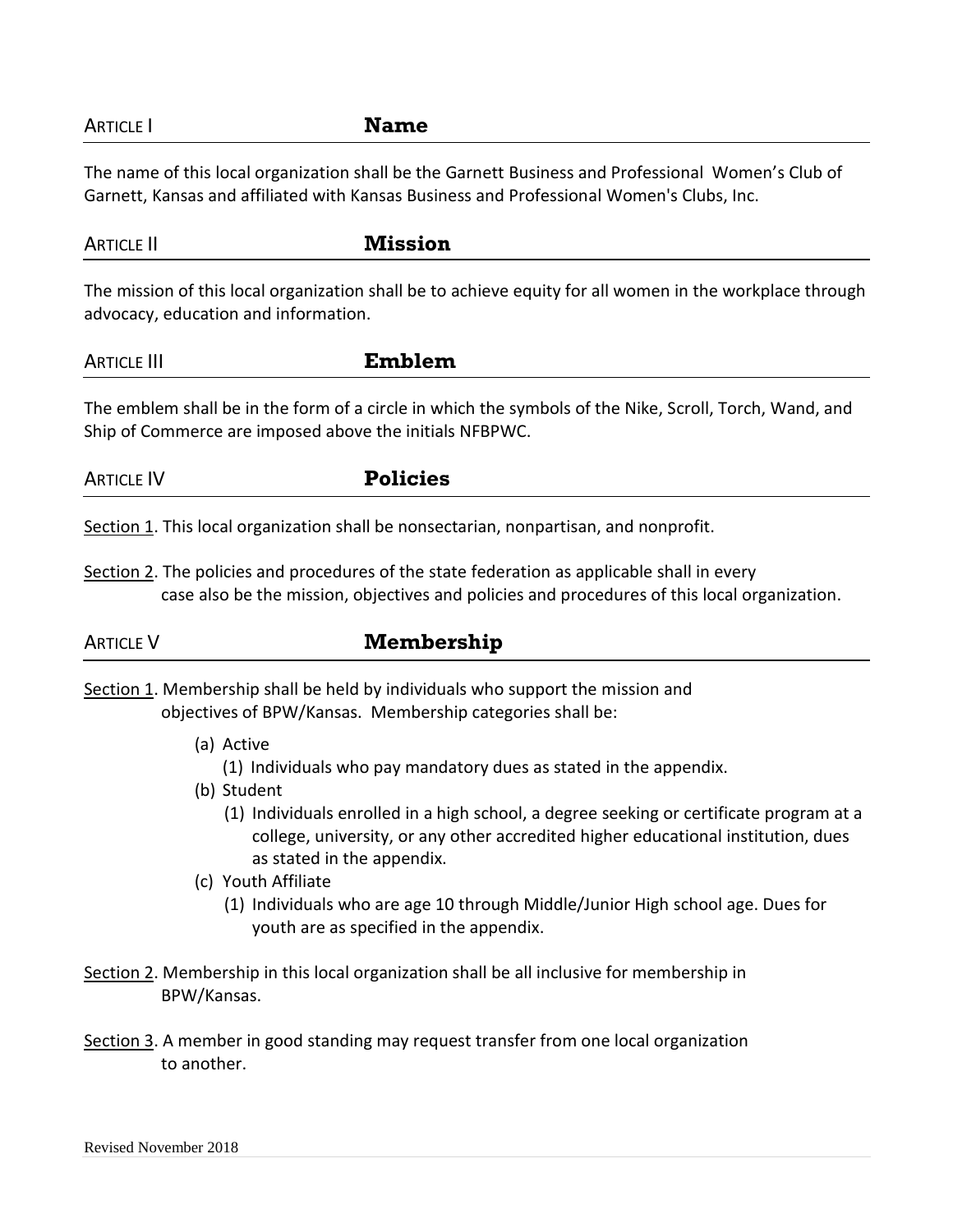- Section 4. A local organization may not refuse to accept the transfer from one local organization to another.
- Section 5. The only criteria for membership shall be per Article V Section 1, and the payment of appropriate dues.

#### ARTICLE VI **Fiscal Responsibility**

- Section 1. The fiscal year shall commence on the first day of July and shall end on the 30<sup>th</sup> day of June.
- Section 2. A financial review committee of two members shall be appointed at the May meeting. The committee shall review the treasurer's records within thirty (30 days) after the close of the treasurer's term of office and shall report to the local organization at the next regular meeting.

ARTICLE VII **Officers**

Section 1. The officers shall be a president, a president elect, a vice president, a recording/corresponding secretary, treasurer, local organization representative.

Section 2. A term of office shall be one year.

Section 3. Officers shall assume their duties immediately following the June meeting and shall serve for one year or until their successors are duly elected.

#### ARTICLE VIII **Nominations and Elections**

- Section 1. Officers shall be elected at the local organization's meeting in May.
- Section 2. Only individuals who are members in good standing shall be eligible for office. Candidates for President must have served at least one year as an elected officer of Garnett BPW.
- Section 3. At a business meeting proceeding the May meeting a nominating committee of at least two members shall be appointed. The nominating committee shall present to the May meeting a slate of one or more nominees for each office. Nominations may also be made from the floor.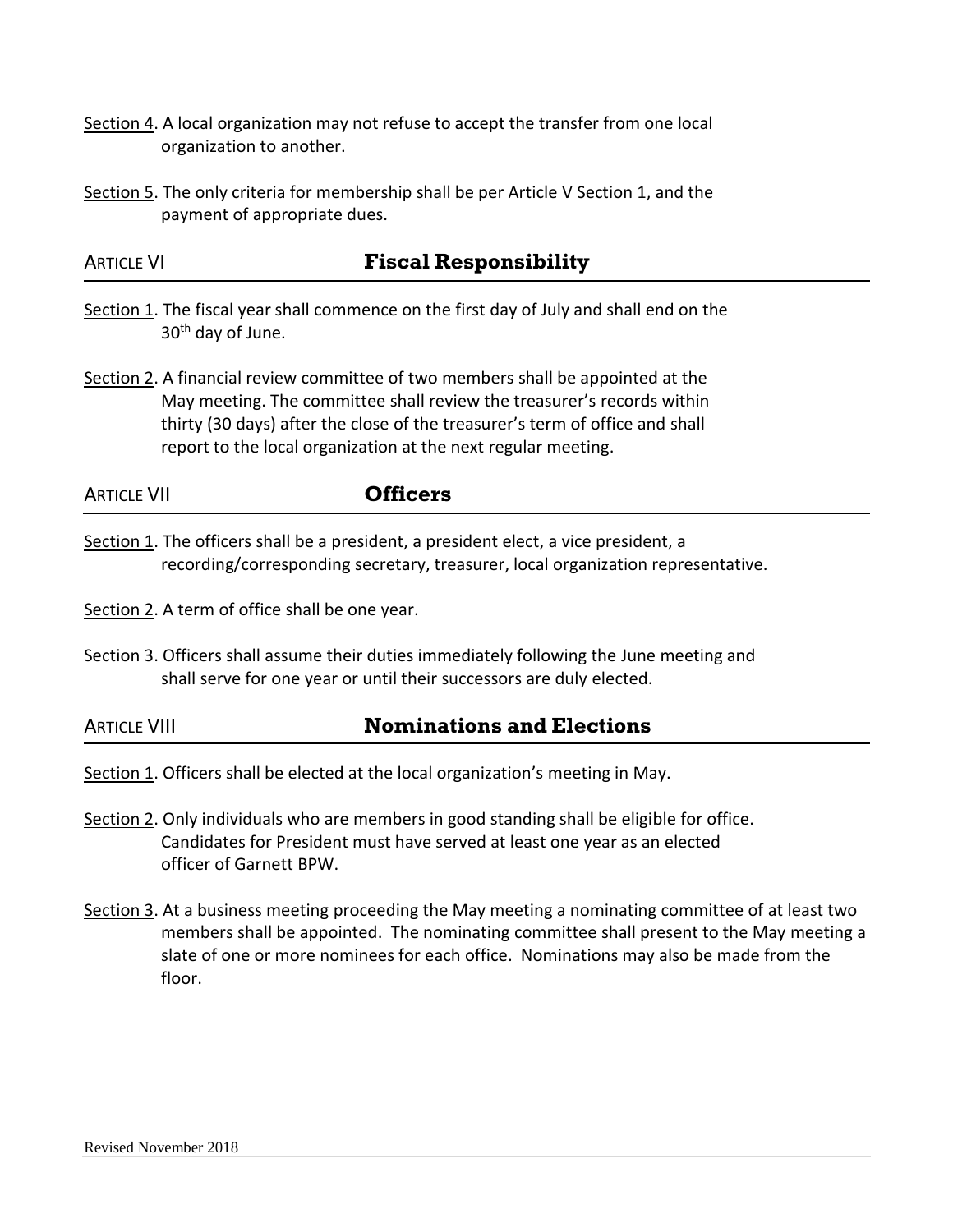Section 4. Vacancies in office shall be handled as follows:

- (a) In the event of death, resignation, or incapacity of the president, the president elect shall become the president for the unexpired portion of the term;
- (b) Vacancies in offices other than president shall be filled for the unexpired term by the executive committee.

Section 5. No member shall hold the same office for more than two consecutive terms.

Section 6. Six months or more shall be considered a term of office in determining eligibility for re-election.

### ARTICLE IX **Duties of Officers**

Section 1. The president shall be the principal officer of the local organization and shall:

- (a) Preside at all meetings of the local organization, and the executive committee;
- (b) Appoint standing and special committee chairs and committees with the approval of the executive committee;
- (c) Serve as ex-officio member of all committees except the nominating committee;
- (d) Bring to the attention of the local organization all pertinent information from the state federation;
- (e) Authorize all expenditures in accordance with financial policies of the local organization and;
- (f) Be responsible for sending to the state executive secretary the names and addresses of all officers and chairs immediately following the election or appointment.

Section 2. The president elect shall:

- (a) Act as representative of the president when requested;
- (b) Serve as a voting member of the finance committee;
- (c) Serve as an ex-officio member, without a vote, on all other standing and special committees, except the nominating committee;
- (d) Plan and implement a well-coordinated annual program based on local objectives;
- (e) Present state and local programs and activities to members, and the general public through available news media;
- (f) Perform the duties of the president in the absence of the president;
- (g) Serve in such other capacities as assigned by the president.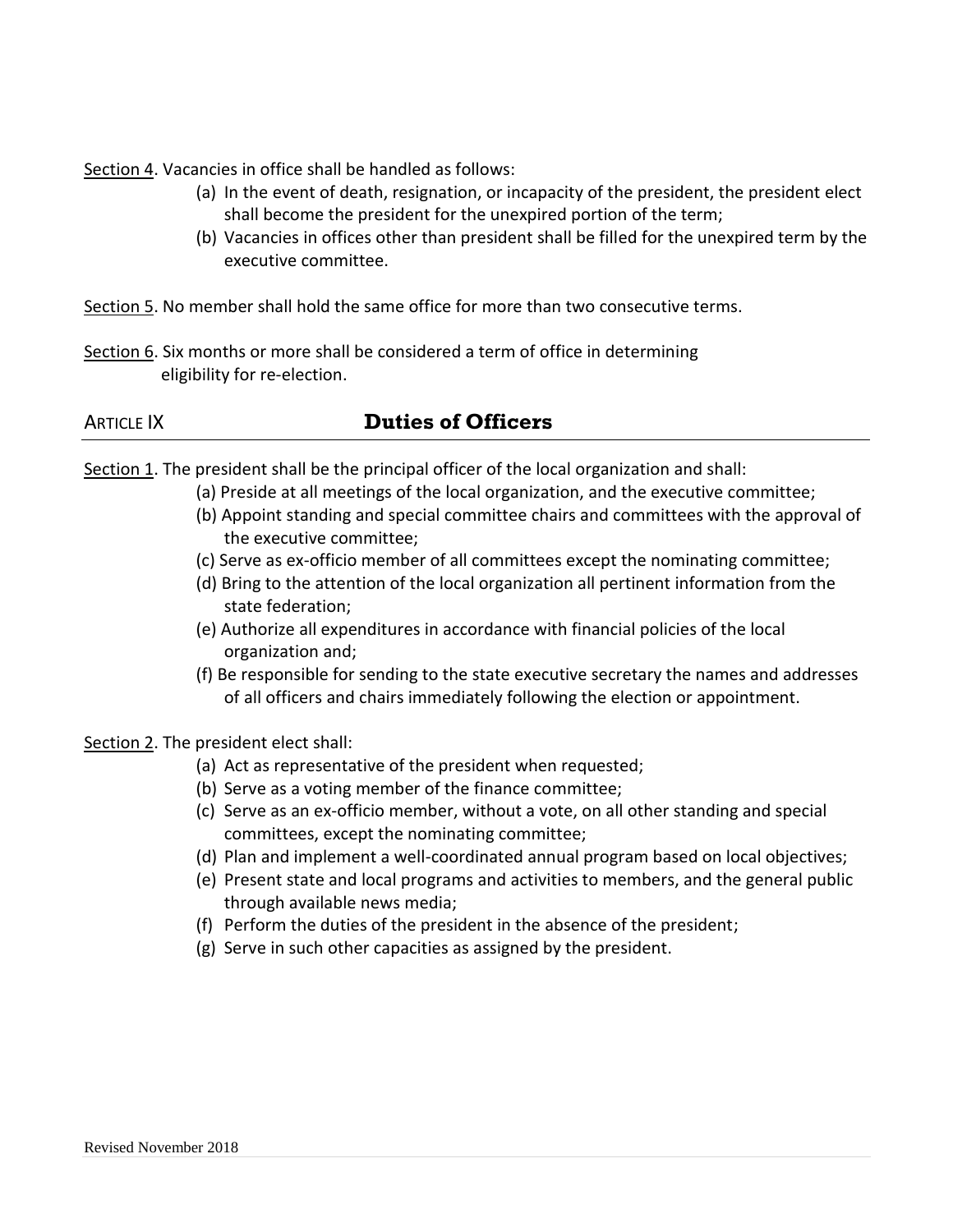Section 3. The vice president shall:

- (a) Perform the duties of the president in the absence of the president elect;
- (b) Become president for the unexpired term in case of death, resignation, or incapacity of the president elect;
- (c) Serve as chairman of the membership committee;
- (d) Keep a list of the names and addresses of all members;
- (e) Serve in such capacities as assigned by the president.

Section 4. The secretary shall:

- (a) Recording Secretary
	- (1) Take and record accurate minutes of the proceedings of all meetings of the local organization;
	- (2) Preserve in a permanent file all records and letters of value to the organization and its officers.
- (b) Corresponding Secretary
	- (1) Conduct the correspondence of the organization.

Section 5. The treasurer shall:

- (a) Have charge of all monies of the local organization and shall report thereon at all meetings;
- (b) Collect all dues, and all monies from sources other than dues from members and give a proper receipt therefore;
- (c) Pay all bills upon the written authorization of the president;
- (d) Keep an itemized record, in a permanent file, of all receipts and expenditures;
- (e) Forward promptly to the State treasurer all monies payable to the state federation and state dues for all new members;
- (f) Serve as ex-officio member of the finance committee;
- (g) Deliver to the successor within *30* days after expiration of term of office, all books, records, and papers, requesting receipt therefore.
- Section 6. Each officer, except for the treasurer, shall deliver to the successor immediately after retiring from office all accounts, records, books, papers, and other property belonging to the local organization.

#### ARTICLE X **Meetings**

- Section 1. Regular meetings shall be held monthly on the third Tuesday of the month unless otherwise ordered by the local organization or the executive committee.
- Section 2*.* Special meetings may be called by the president or by any five members, provided all members are notified of time, place, and purpose of such meeting.
- Section 3. One half of the active members present shall constitute a quorum.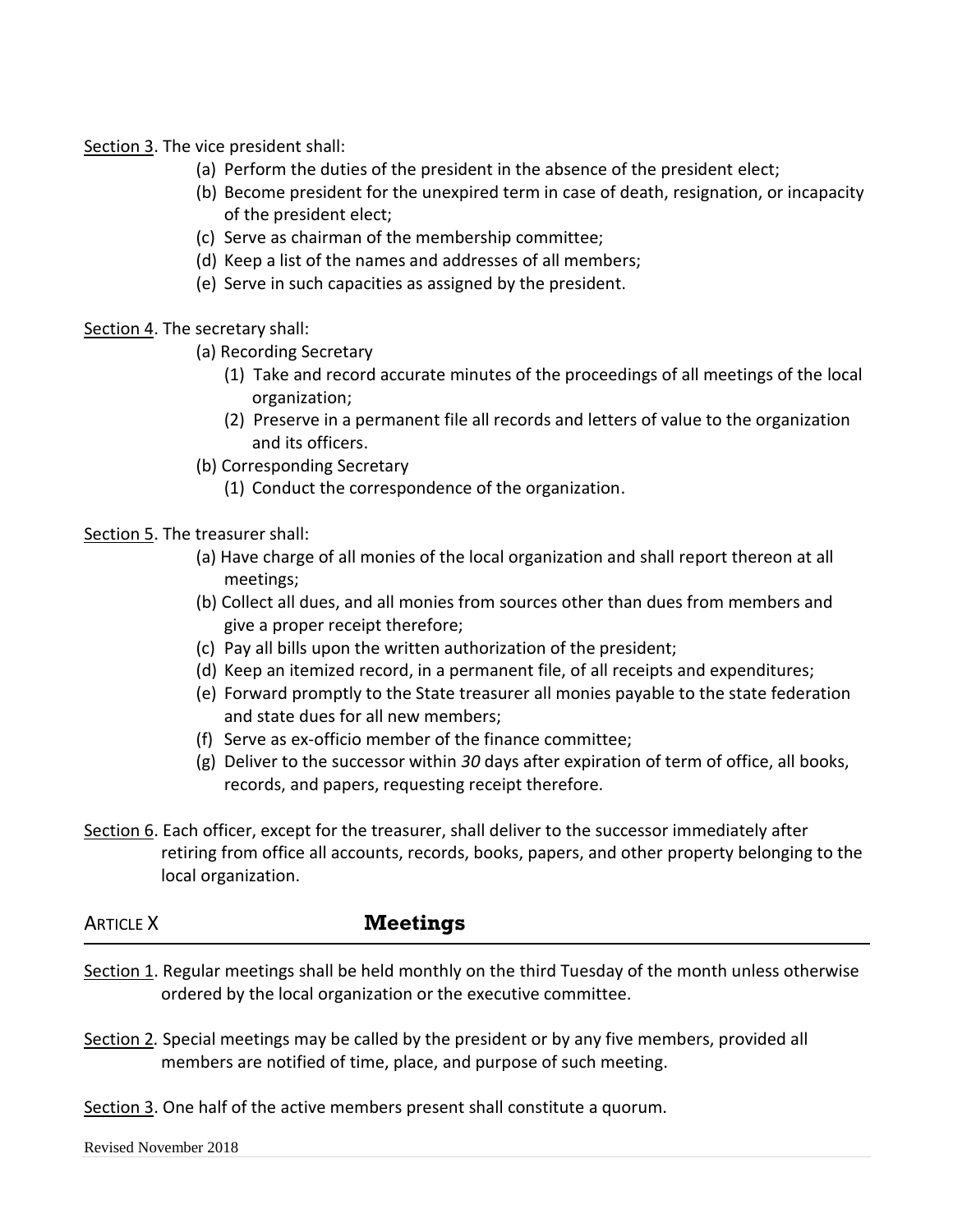#### ARTICLE XI **Board of Directors**

Section 1. The elected officers and standing committee chairmen shall constitute a Board of Directors.

- Section 2. The Board shall make recommendations for the local organization's growth and prosperity.
- Section 3. Special meetings of the Board may be called by the president or by one-third of the Board members, provided two are elected officers.
- Section 4. A majority of the voting members present at a meeting, or as approved proxy voters present, shall constitute a quorum
- Section 5. No member shall have more than one vote, but voting by proxy shall be allowed.

#### ARTICLE XII **Executive Committee**

- Section 1. The elected officers of the local organization shall constitute the executive committee.
- Section 2. The executive committee shall meet on call by the president, or by any two members of the committee, for the consideration of special matters between regular meetings of the local organization.
- Section 3. Standing and special committee appointments made by the president shall be subject to the approval of the executive committee.
- Section 4. A majority of the voting members shall constitute a quorum for a meeting of the executive committee.

ARTICLE XIII **Committees**

#### **A. STANDING COMMITTIES**

- Section 1. The standing committees of the local organization shall be bylaws, finance, membership and loan and scholarship.
- Section 2. Only individuals, who are active members in good standing, shall be eligible to serve as standing committee chairs.
- Section 3. Committee chairmen and members shall be appointed for a term of one year and may be reappointed. No person shall serve more than three consecutive years on the same committee.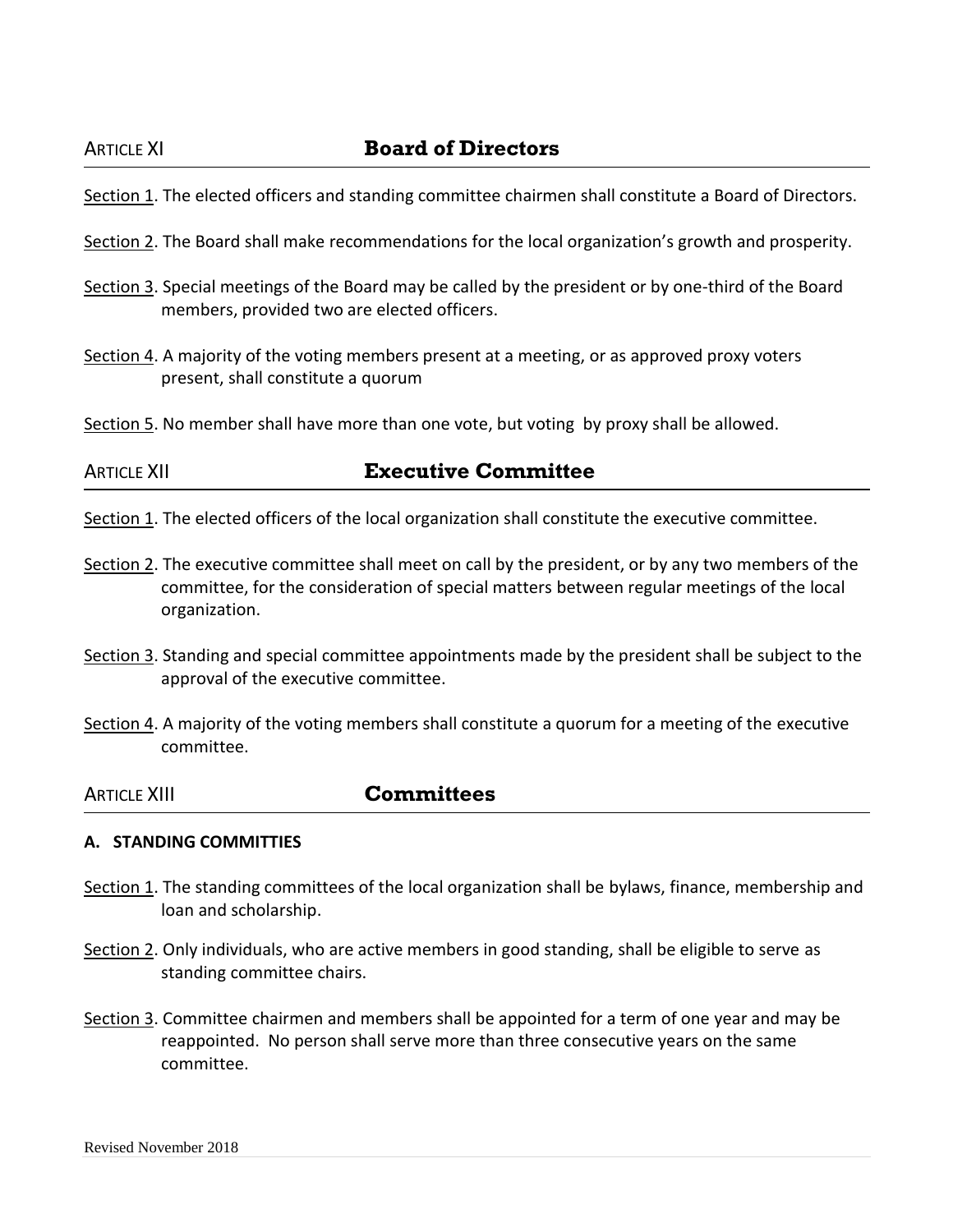- Section 4. The Bylaws committee shall revise or amend the local organizations bylaws when requested by the state bylaws chair or as needed by the local organization. Once revised the committee chair shall send three copies to the state bylaws chair to be edited and approved. Upon approval by the state parliamentarian and state president the bylaws committee chair shall provide a copy of the current bylaws to each member.
- Section 5. The Finance committee shall be composed of a chairman and another member. The treasurer shall be an ex-officio finance committee member. It shall be the duty of the finance committee to prepare an annual budget for the local organization, to have general supervision of all expenditures, and to assist the local organization in developing a sound financial policy. The finance chairman shall be a member ex-officio, without vote, of all committees which disburse money.
- Section 6. The Membership committee shall be composed of the vice president as chairman and as many members as are needed. It shall be the duty of the membership committee to promote, expand, stabilize, and orientate the membership.
- Section 7. The Loan and Scholarship committee shall be composed of a chairman and another member. It shall be the duty of the loan and scholarship committee to promote interest in local and state loans and scholarships and to present qualifying applications for the local scholarship at the April meeting to active members in order for voting to be conducted.

#### **B. SPECIAL COMMITTEES**

- Section 1. The special committees shall be Square Fair, Women's Fair, Political Forum, Holiday Boutique and History.
- Section 2. The Square Fair committee shall be composed of a chairman and as many members as are needed. It shall be the duty of the committee to organize and execute the annual Square Fair event on Mother's day weekend.
- Section 3. The Women's Fair committee shall be composed of a chairman and as many members as are needed. It shall be the duty of the committee to collaborate with the Anderson County Farm Bureau Women to organize and execute the annual Women's Fair event.
- Section 4. The Political Forum committee shall be composed of a chairman and as many members as are needed. It shall be the duty of the committee to collaborate with the Garnett Rotary and Anderson County Farm Bureau to organize and execute the Political Forum event during election years.
- Section 5. The Holiday Boutique committee shall be composed of a chairman and as many members as are needed. It shall be the duty of the committee to collaborate with the Garnett Public Library's Holiday Homes Tour to organize and execute the annual Holiday Boutique event on the first Sunday of December.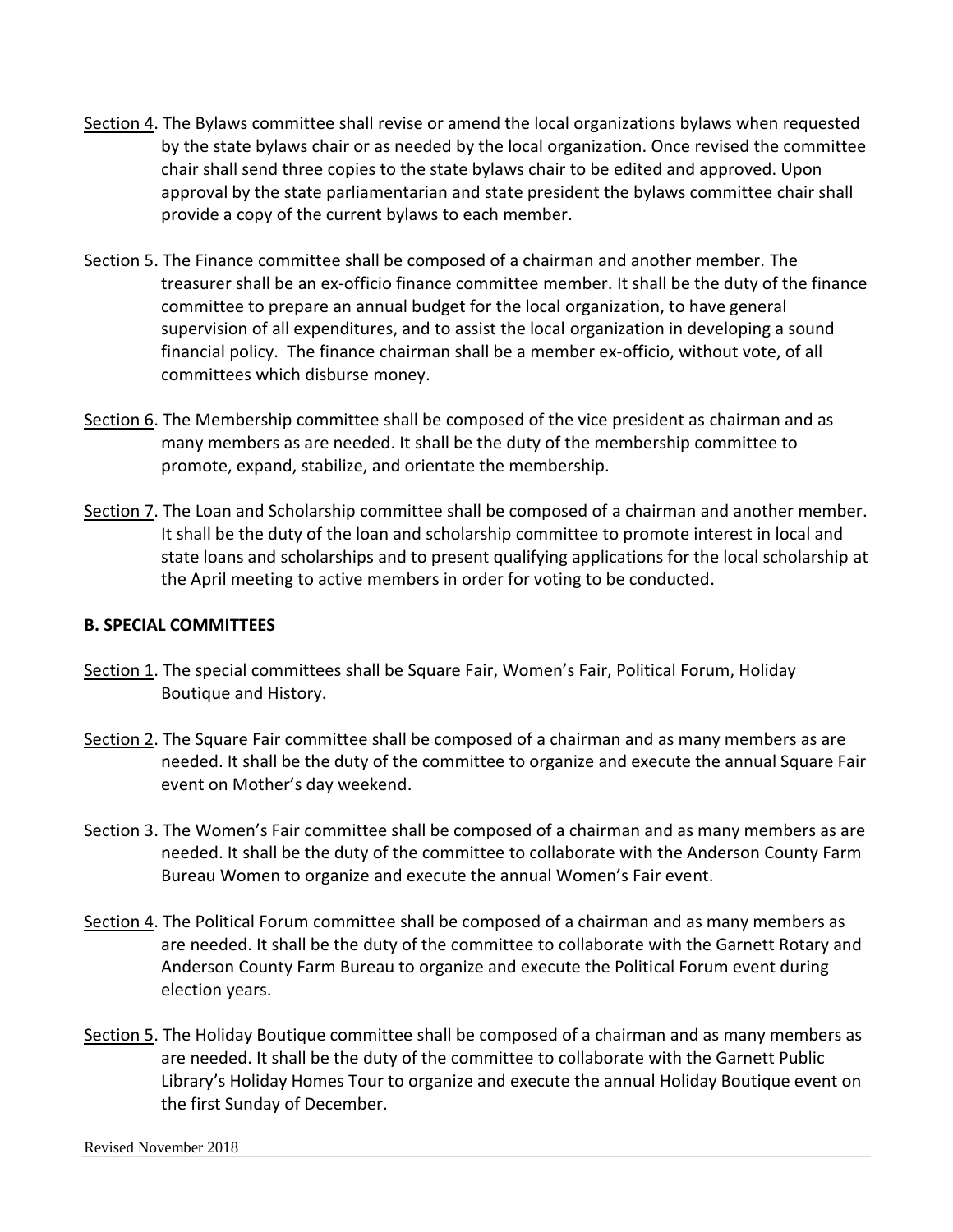Section 6. The History committee shall be composed of a chairman and another member. It shall be the duty of the committee to compile annual facts and data concerning BPW/Kansas and local organization. The local History chairman shall send a copy of the local organization history to the state history chairman. The chairman will send notice of deceased members to the state history chair to be included in the Club Eternal.

| <b>ARTICLE XIV</b> | <b>Representation</b> |
|--------------------|-----------------------|
|--------------------|-----------------------|

- Section 1. All members in good standing of Garnett BPW who register and pay registration fees shall be voting delegates at the annual convention of BPW/Kansas.
- Section 2. Representation at state convention shall be by delegates who are active members.
- Section 3. No members shall have more than one vote and no voting by proxy shall be allowed.

| <b>Parliamentary Procedure</b><br><b>ARTICLE XV</b> |
|-----------------------------------------------------|
|-----------------------------------------------------|

- Section 1. The rules of parliamentary procedure comprised in the current edition of Robert's Rules of Order Newly Revised shall govern all proceedings of the local organization, the board of directors, and the executive committee, subject to such special rules as have been or may be adopted.
- Section 2. Electronic Votes (i.e. email votes) may be conducted when immediate action is necessary and there is no scheduled meeting or time to gather members to vote. Discussion must be done through "reply all" before a motion is made and vote taken.

ARTICLE XVI **Amendments**

- Section 1. Amendments to these bylaws may be proposed by any member in good standing.
- Section 2. All proposed amendments shall be sent in writing or electronically to every member at least ten (10) days before they are to be voted upon.
- Section 3. These bylaws may be amended by two-thirds vote of the members present and voting may be conducted at any regular meeting.
- Section 4. The final adoption by the local organization of amendments to or revisions of these bylaws shall be contingent upon the approval of the State President.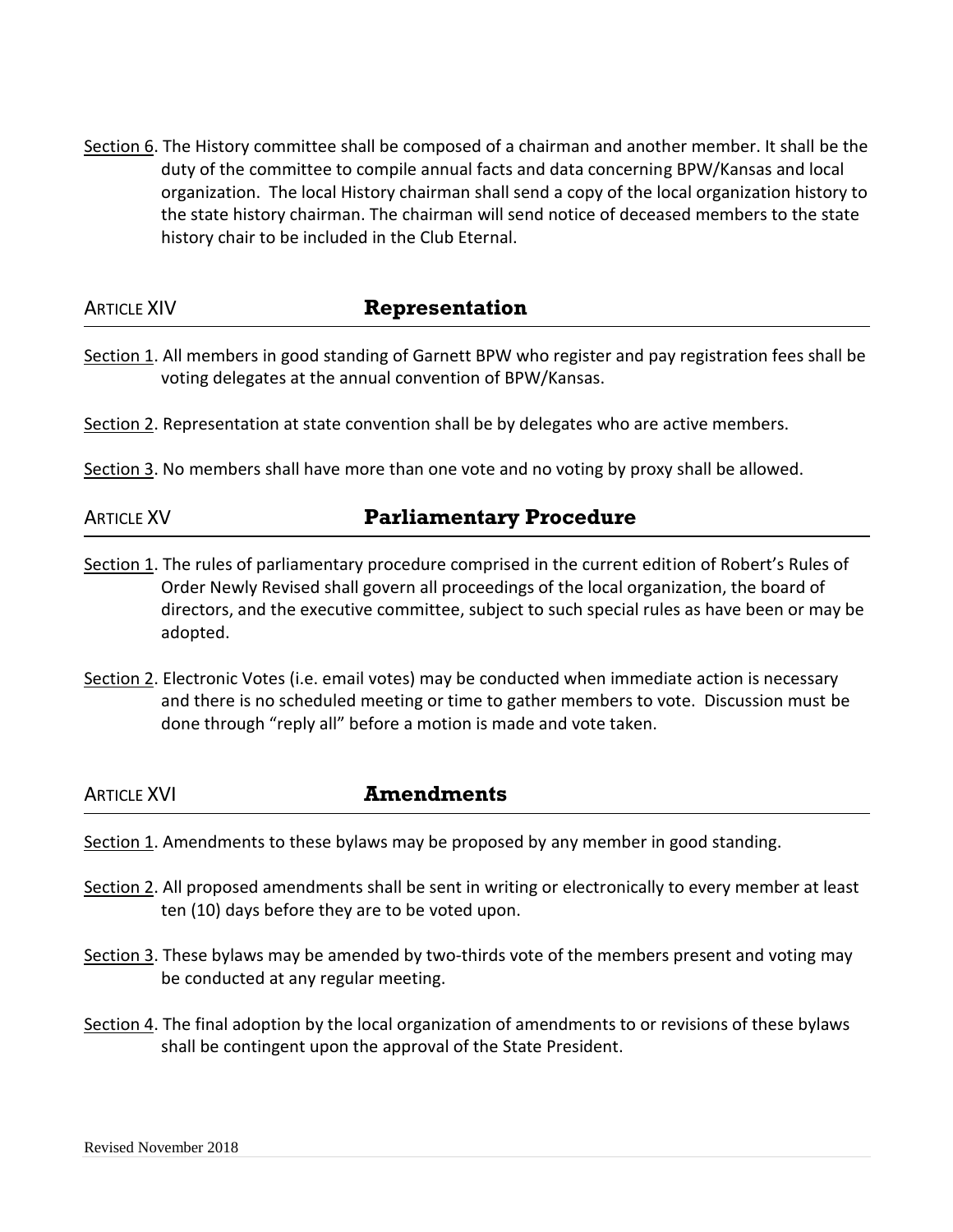Section 5. When an amendment is adopted by state bylaws which affect local organization bylaws, the local organization shall automatically amend its bylaws to conform. Any conflict shall be resolved in accordance with state policy and procedure.

#### **ARTICLE XVII Dissolution**

Upon dissolution of this organization all of its assets remaining after payment of all costs and expenses of such dissolution shall be distributed to a BPW State Federation, a BPW local organization, or a State BPW Foundation that has qualified for exemption under section 501(c)(3) of the Internal Revenue Code and state tax regulations. None of the assets will be distributed to any member, officer or trustee of this organization.